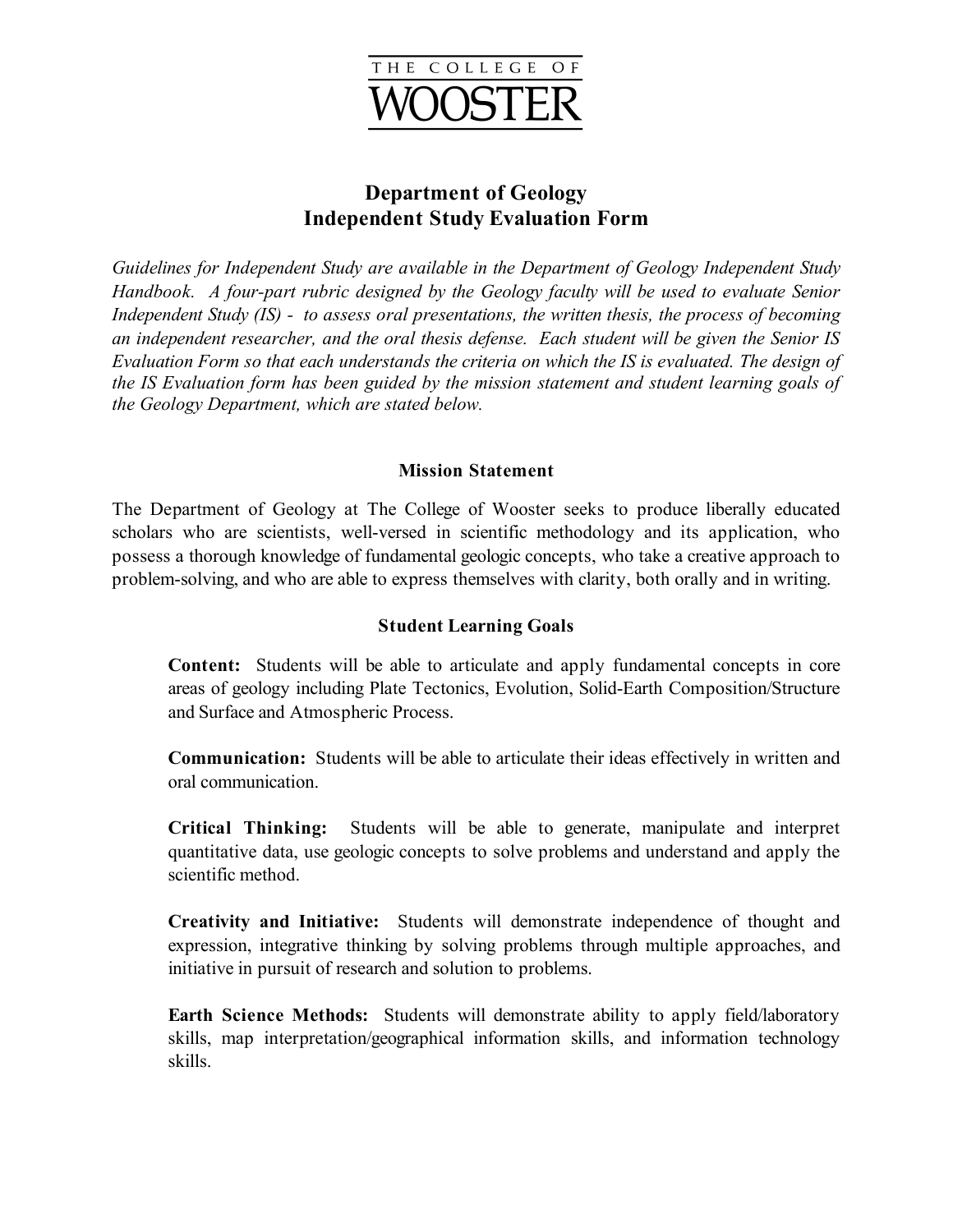## *General expectations for Independent Study in Geology include:*

#### **Course Format:**

The Senior Independent Study thesis is to be completed during the fall and spring semesters of the senior year. The Dean of Faculty must approve any exceptions to this rule.

#### **Adviser:**

Each student will be paired with an adviser whom they will meet with on a regular basis throughout the first and second semester of senior year until the thesis is due. Individual advisers will establish the deadlines for field work and the analytical and writing phases of IS projects. Advisers are chosen on the basis of the interest of the students. A second reader, who may be a faculty member from within or outside of the department, will also evaluate the written thesis and the oral thesis defense.

## **Meetings:**

Each student is expected to meet individually with his/her advisor to consider and discuss weekly progress and plans for the upcoming week. The overall process of the IS project will be evaluated by the individual adviser with the "**Part III: Process"** rubric of the Senior IS Evaluation Form.

#### **Presentations:**

Each student will give one presentation each semester of their senior year during a GEOCLUB meeting. These two presentations (as well as the presentation during Junior Independent Study) will be assessed using the "**Part I: Oral Presentation"** rubric of the Senior IS Evaluation Form by all faculty members attending the presentation.

## **Written Thesis:**

The Geology Student Handbook has information on the format and expectations of the written thesis as well as examples of theses. The written thesis will be assessed using the "**Part II: Written Thesis"** rubric of the Senior IS Evaluation Form. Theses are due to the Office of the Registrar following procedures and deadlines set by the College.

## **Oral Examination (Senior IS only):**

Upon completion of the written IS thesis and submission to the Office of the Registrar, the student is required to schedule an oral examination with her/his first and second readers and to defend the thesis orally. Oral thesis defenses generally run from 45 to 60 minutes. The student is not expected to prepare a formal presentation, but is expected to answer questions regarding the thesis and broader questions regarding the discipline. The student will know if s/he passed I.S. at the completion of orals. However, the final grade is not given to each student until all students in the department complete their oral examination. The student's adviser and second reader attending the oral examination will use the "**Part IV: Thesis Defense"** rubric of the Senior IS Evaluation Form to assess the oral examination.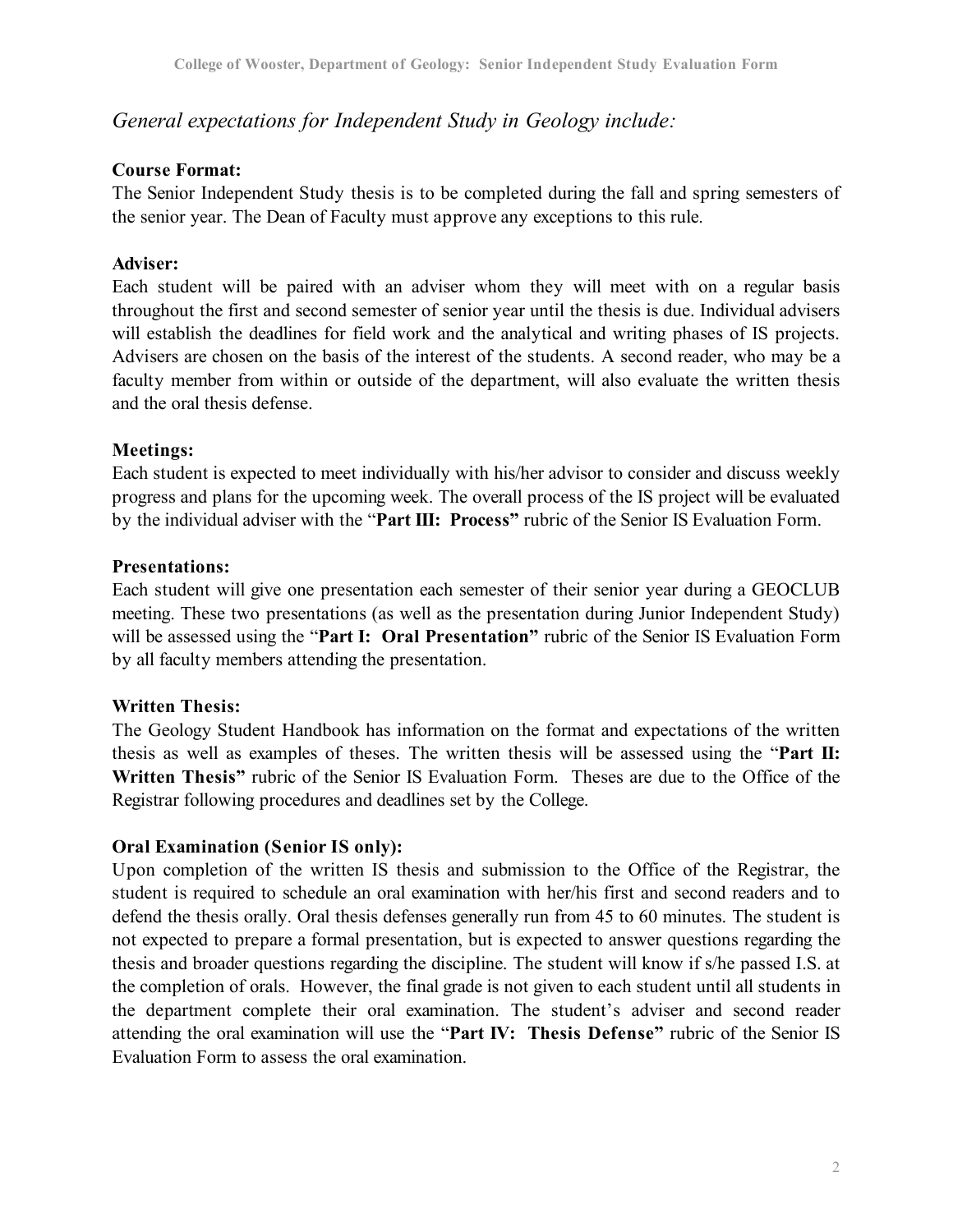## **Weighting of Individual Components**

- Process 25%
- Oral Presentations (2) 20%
- Written Thesis 30%
- Thesis defense 25%

## **Grading:**

Senior Independent Study grades are based on a comprehensive Independent Study process, which includes individual meetings with advisers, oral presentations, data collection and analysis that involve field and/or laboratory work, the final written thesis, and thesis oral defense. Overall grading of the IS is based on the expectations described above. Students will receive one of the following grades for the Senior Independent Study (Geology 451-452).

- **Honors**: outstanding in all aspects of content, method, and form
- **Good:** significantly above average in terms of content, method, and form
- **Satisfactory:** acceptable overall in terms of content, method, and form, although consideration may be given to balancing weakness in one area by strength in another
- **No credit:** a deficiency in content, method, or form with no compensating strengths in other areas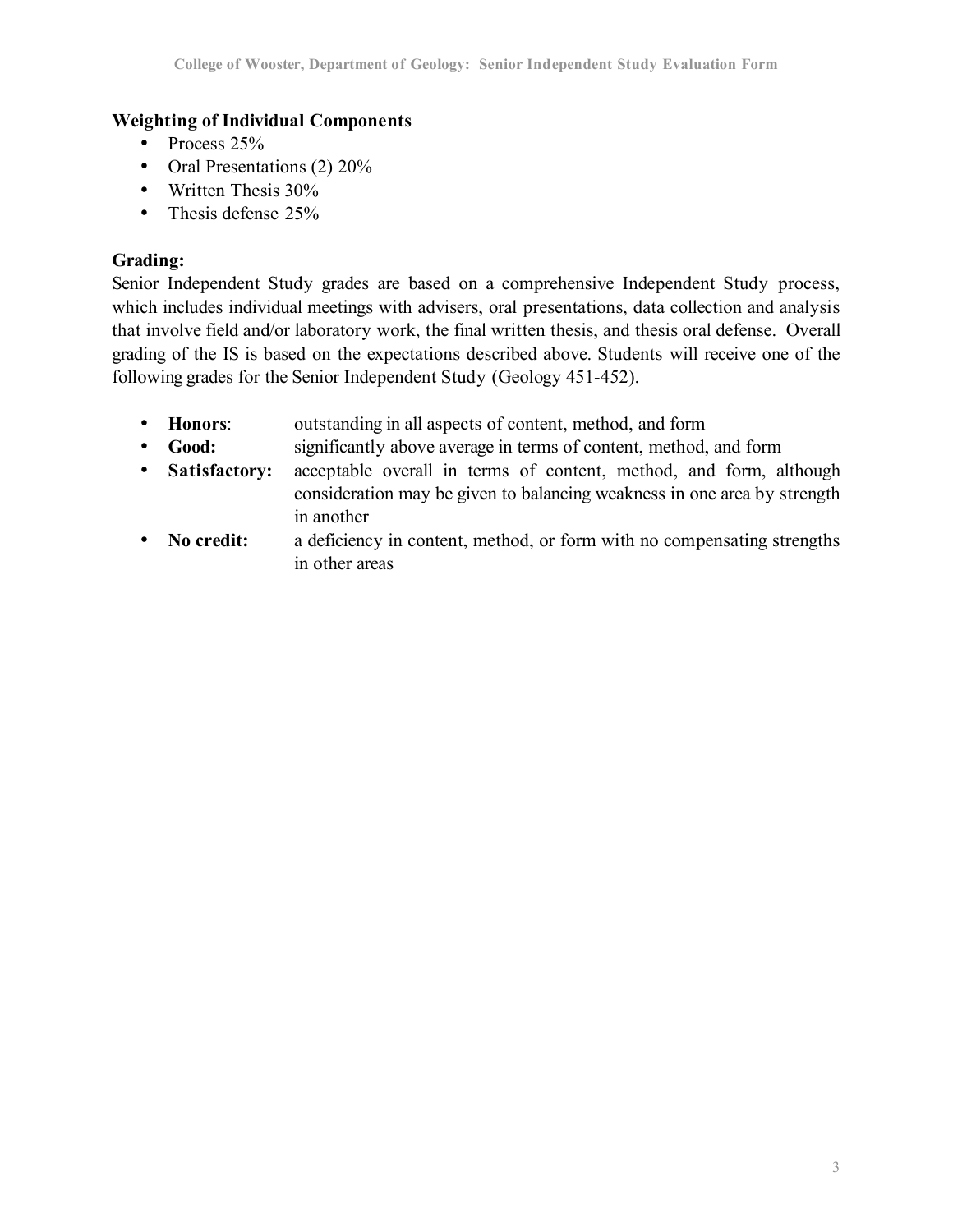#### **Part I: Oral Presentation**

The oral presentation rubric will be completed after each of the two Senior Independent Study presentations by all faculty members attending the presentation.

| Student: |  |  |  |
|----------|--|--|--|
| Adviser: |  |  |  |
| Faculty: |  |  |  |

#### *Presentation of Talk*

| Organized talk with logical progression of ideas<br>Sufficient evidence to support assertions<br>Thorough knowledge of the topic displayed<br>Appropriate summary of findings and stated conclusions<br><b>Visual aids</b><br>Figures are professional and neat<br>Figures and text are helpful in illuminating aspects of presentation<br>Appropriate labeling and indication of scale<br><b>Speaker</b><br>Clear with audible vocal projection<br>Articulate with minimal verbal clutter<br>Developed a rapport with audience<br>Delivered talk at an appropriate rate<br>Welcomed and thoughtfully addressed audience questions | Clear introduction and stated importance of the topic |  |
|------------------------------------------------------------------------------------------------------------------------------------------------------------------------------------------------------------------------------------------------------------------------------------------------------------------------------------------------------------------------------------------------------------------------------------------------------------------------------------------------------------------------------------------------------------------------------------------------------------------------------------|-------------------------------------------------------|--|
|                                                                                                                                                                                                                                                                                                                                                                                                                                                                                                                                                                                                                                    |                                                       |  |
|                                                                                                                                                                                                                                                                                                                                                                                                                                                                                                                                                                                                                                    |                                                       |  |
|                                                                                                                                                                                                                                                                                                                                                                                                                                                                                                                                                                                                                                    |                                                       |  |
|                                                                                                                                                                                                                                                                                                                                                                                                                                                                                                                                                                                                                                    |                                                       |  |
|                                                                                                                                                                                                                                                                                                                                                                                                                                                                                                                                                                                                                                    |                                                       |  |
|                                                                                                                                                                                                                                                                                                                                                                                                                                                                                                                                                                                                                                    |                                                       |  |
|                                                                                                                                                                                                                                                                                                                                                                                                                                                                                                                                                                                                                                    |                                                       |  |
|                                                                                                                                                                                                                                                                                                                                                                                                                                                                                                                                                                                                                                    |                                                       |  |
|                                                                                                                                                                                                                                                                                                                                                                                                                                                                                                                                                                                                                                    |                                                       |  |
|                                                                                                                                                                                                                                                                                                                                                                                                                                                                                                                                                                                                                                    |                                                       |  |
|                                                                                                                                                                                                                                                                                                                                                                                                                                                                                                                                                                                                                                    |                                                       |  |
|                                                                                                                                                                                                                                                                                                                                                                                                                                                                                                                                                                                                                                    |                                                       |  |
|                                                                                                                                                                                                                                                                                                                                                                                                                                                                                                                                                                                                                                    |                                                       |  |

#### *Additional comments:*

#### **Rubric Points Key Average \_\_\_\_\_\_\_\_\_\_**

- $4 =$  **Excellent**<br>•  $3 =$  **Good**
- 
- **2 = Satisfactory**
- $1 = Poor$

• **3 = Good Date: \_\_\_\_\_\_\_\_\_\_\_\_\_\_\_\_\_\_\_\_\_\_\_\_\_\_\_\_\_\_**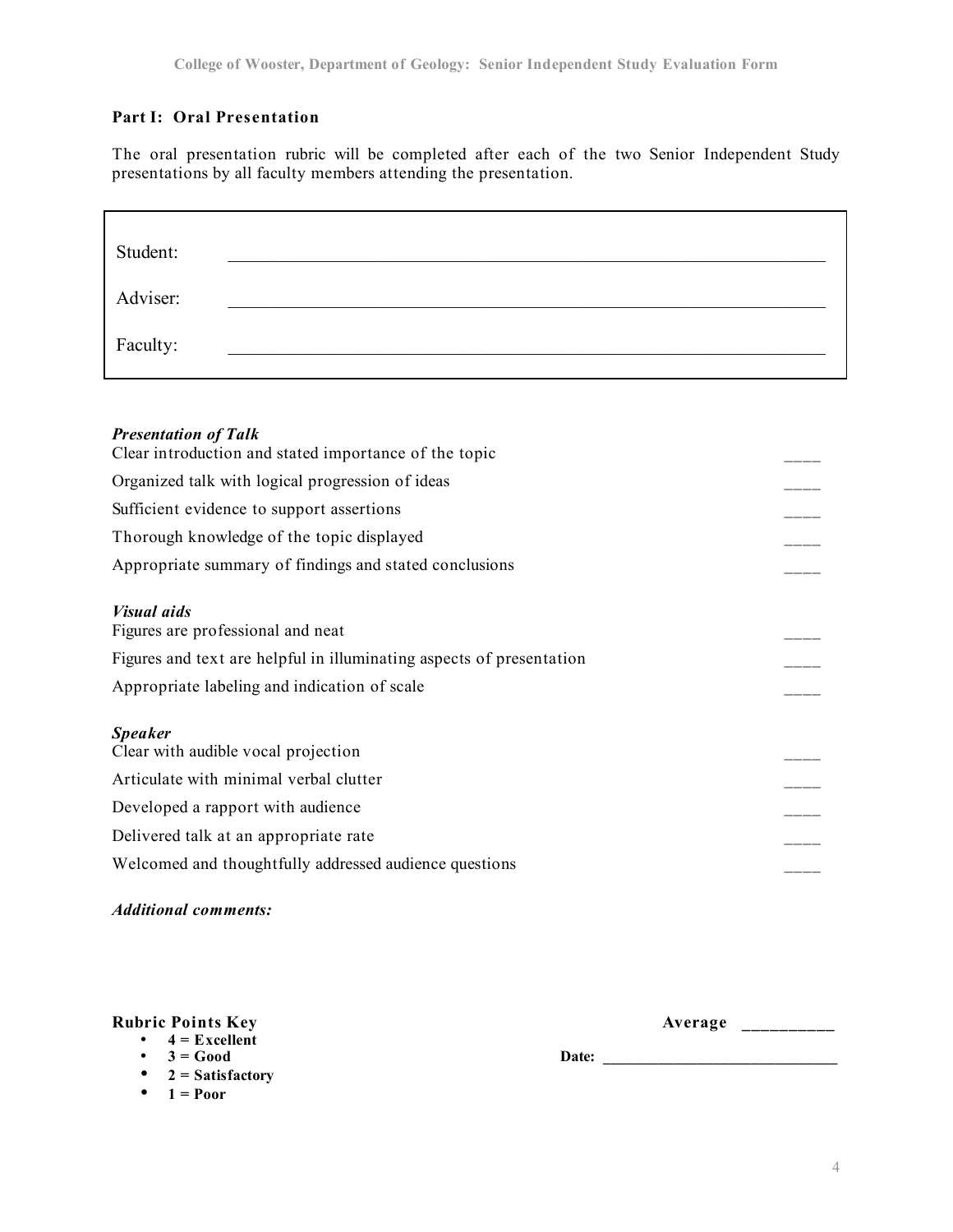#### **Part II. Written Thesis**

The written thesis rubric will be completed by the student's adviser and the designated second reader.

| Student: |  |  |
|----------|--|--|
| Adviser: |  |  |
| Faculty: |  |  |

#### *Organization and Content of Thesis*

Spelling and Grammar (proper punctuation, spelling, sentence structure, etc.)

*Additional comments:*

| <b>Rubric Points Key</b> | Average |
|--------------------------|---------|
|--------------------------|---------|

• **3 = Good Date: \_\_\_\_\_\_\_\_\_\_\_\_\_\_\_\_\_\_\_\_\_\_\_\_\_\_\_\_\_\_**

- $4 = Excellent$ <br>•  $3 = Good$
- **2 = Satisfactory**
- $1 = Poor$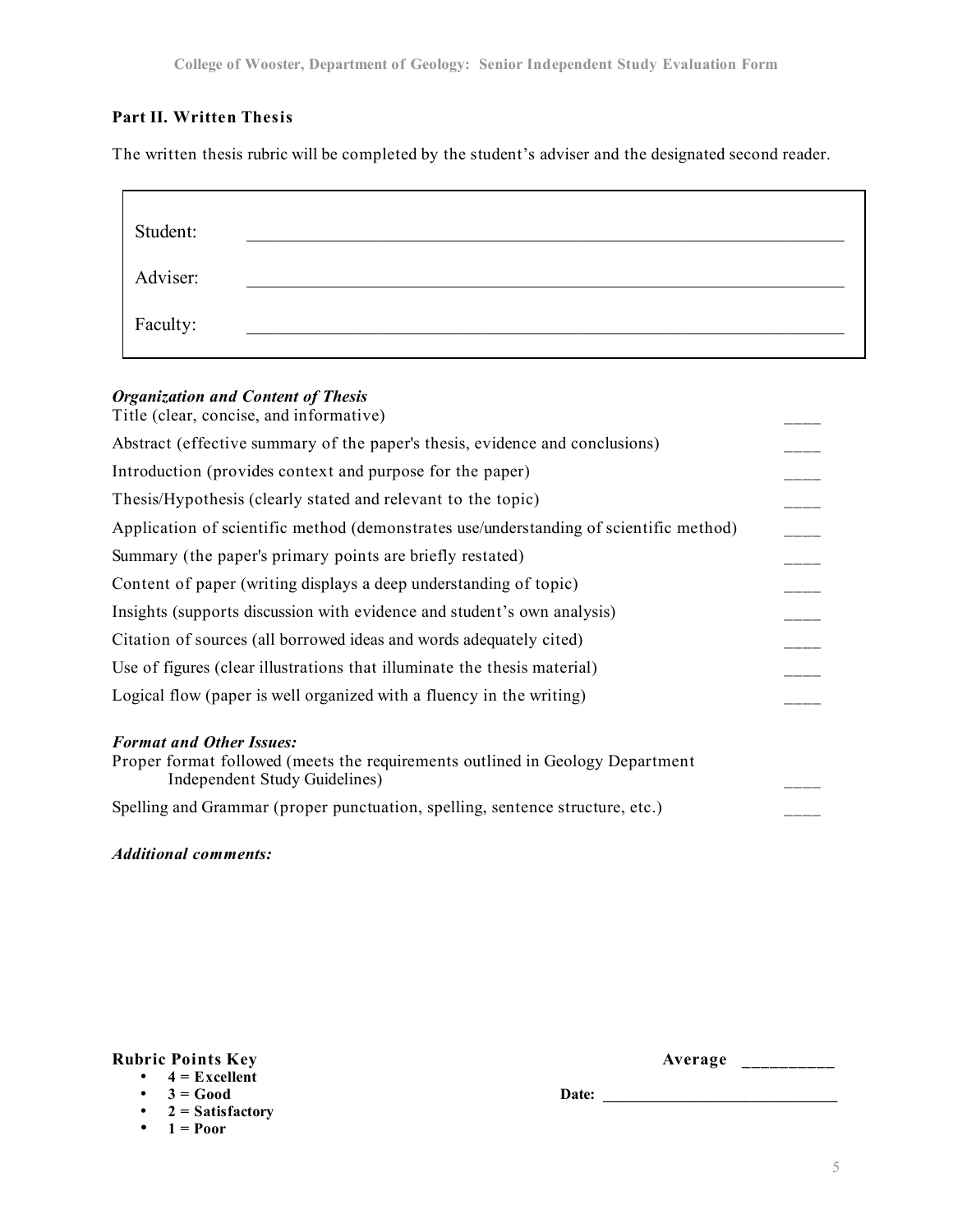#### **Part III. Process**

Ē

The process rubric will be completed by the adviser after the student has completed the oral thesis defense.

| Student:                                                                                           |  |
|----------------------------------------------------------------------------------------------------|--|
| Adviser:                                                                                           |  |
| Faculty:                                                                                           |  |
| Attended scheduled meetings with adviser                                                           |  |
| Prepared for meetings with adviser                                                                 |  |
| Met deadlines established with adviser or by the College                                           |  |
| Displayed increasing independence in seeking, integrating, and understanding<br>research materials |  |
| Demonstrated ownership of research project                                                         |  |
| Showed improvement in ability to discuss (comments and questions) project<br>with adviser          |  |
| Addressed research or writing issues discussed with adviser                                        |  |
| Understood how to appropriately analyze data                                                       |  |
| Understood how to appropriately interpret results                                                  |  |
| Has a clear plan to archive data and samples                                                       |  |

*Additional comments:*

|  | $4 =$ Excellent |  |
|--|-----------------|--|
|  |                 |  |

|  | $=$ Good |  |  |  |
|--|----------|--|--|--|
|  |          |  |  |  |

• **2 = Satisfactory**

•  $1 = **Proof**$ 

**Rubric Points Key Average \_\_\_\_\_\_\_\_\_\_**

• **3 = Good Date: \_\_\_\_\_\_\_\_\_\_\_\_\_\_\_\_\_\_\_\_\_\_\_\_\_\_\_\_\_\_**